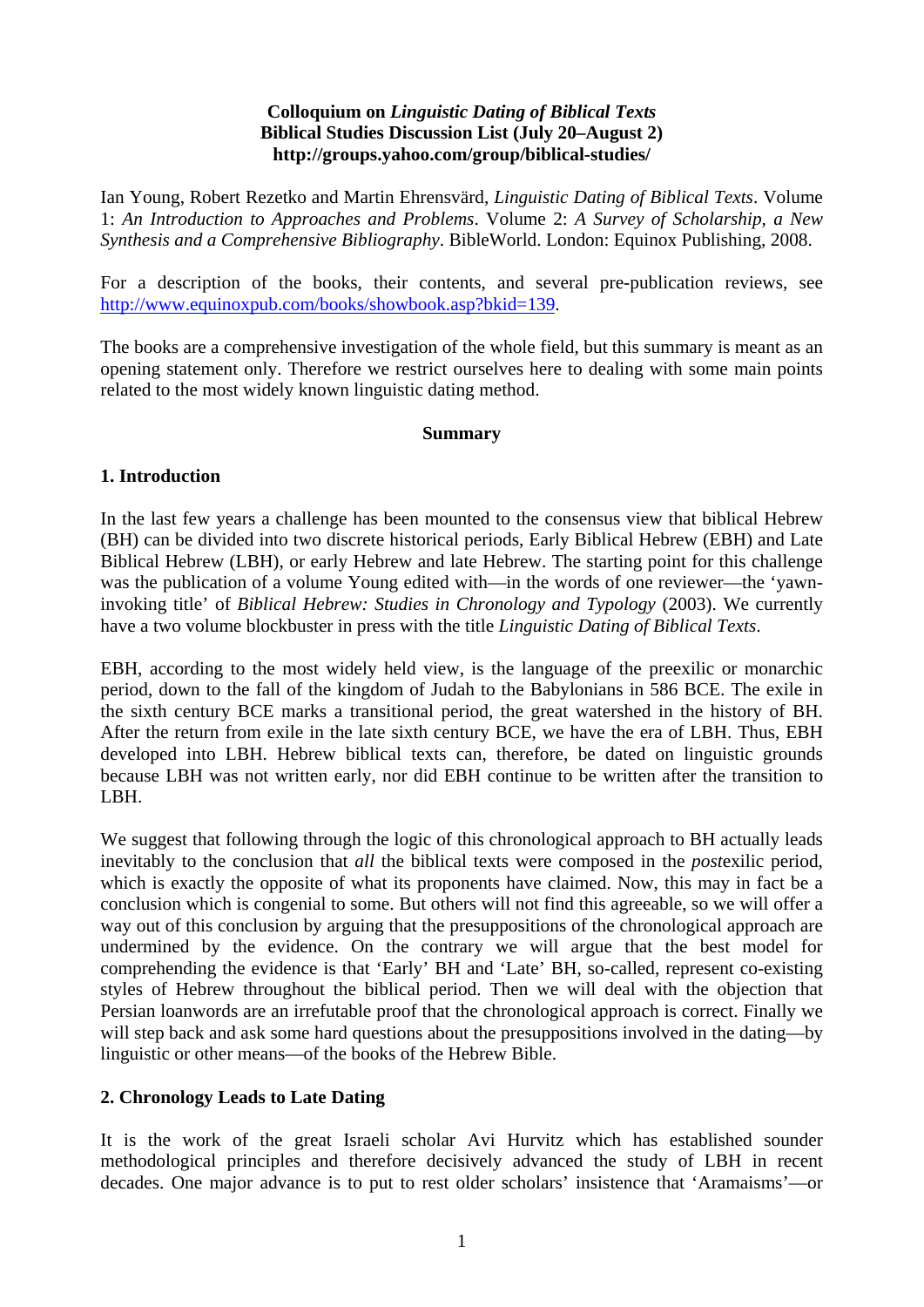Aramaic-like forms—are necessarily evidence of a late date. Contrast, for example, Otto Eissfeldt's argument regarding Song of Songs—Aramaisms and a Persian word equals late with John Collins, who only mentions the Persian word. It is therefore not inappropriate if we concentrate on Hurvitz's methodology and presuppositions here. We illustrate these first of all by several quotes from his early work on the Prose Tale of Job.

Hurvitz argues in his article on the Prose Tale of Job, as he does elsewhere, that the late elements in the text 'betray their actual background; and if they are not few or sporadic  $\frac{1}{\sqrt{1-\frac{1}{\sqrt{1-\frac{1}{\sqrt{1-\frac{1}{\sqrt{1-\frac{1}{\sqrt{1-\frac{1}{\sqrt{1-\frac{1}{\sqrt{1-\frac{1}{\sqrt{1-\frac{1}{\sqrt{1-\frac{1}{\sqrt{1-\frac{1}{\sqrt{1-\frac{1}{\sqrt{1-\frac{1}{\sqrt{1-\frac{1}{\sqrt{1-\frac{1$ which case their occurrence may be regarded as purely incidental — they effectively date a given text'. Later, he mentions 'the existence of a considerable number of such [late] elements in the Prose Tale...' and concludes: 'As far as can be judged from the linguistic data at our disposal, these *non*-classical idioms ought to be explained as *post*-classical — namely, as imprints of late Hebrew — thus making the final shaping of the extant Prose Tale incompatible with a date prior to the Exile'. Thus: 'It would appear that in spite of his efforts to write pure classical Hebrew and to mark his story with "Patriarchal colouring", the author of the Prose Tale could not avoid certain phrases which are unmistakably characteristic of post-exilic Hebrew, thus betraying his actual late date'.

Thus, according to Hurvitz, despite his best efforts, it was not possible for the author of the Prose Tale of Job to avoid using LBH linguistic features. Here, however, we note a striking fact about the argument. Even demonstrating, using Hurvitz's careful methodology of distributionopposition-external attestation (as discussed below), that a particular linguistic feature is LBH does not lead to the classification of the text in which it is found as LBH. As we know, and as Hurvitz admits, LBH linguistic elements are found in EBH texts. Thus, as Hurvitz emphasises in the quote above, it requires a 'considerable number' of such LBH elements in a text before that text can be considered 'Late' BH. This is the criterion of accumulation.

In his article on the Prose Tale of Job Hurvitz identifies seven linguistic features in the 749 words of the Prose Tale as LBH elements, and considers this enough evidence for his late dating of the work. Now at this point the uninitiated might be a bit puzzled by the argument. Why, it might be asked, did Hurvitz need to decide that *seven* linguistic features were enough to date the Prose Tale late? Why, in the first quote, did he need to emphasise that the LBH forms need to be more than few or sporadic? Surely, if these are really 'late' linguistic items, the appearance of any one of them should indicate a late date for the passage in which it appears? But this is not the way it works in LBH studies.

One of Hurvitz's most important contributions to scholarship is his insistence on a careful methodology. For an individual linguistic item to be considered characteristic of LBH it must have a *distribution* among the core LBH books of Esther, Daniel, Ezra, Nehemiah and Chronicles. Thus, for example, 78 out of 91 occurrences of מֲלְכוּת for 'kingdom' are in core LBH books. Hurvitz's basic starting point, which we think is uncontroversial, is that these books are postexilic and therefore their language represents samples of postexilic Hebrew. The other key element in Hurvitz's methodology is that not only must the linguistic element be evidenced in the LBH books, it must exhibit a linguistic *opposition*; in other words it must be used in similar contexts as other forms in the core EBH books, especially the Pentateuch and Former Prophets. This crucial step ensures that we really do have variant language, not just linguistic forms that had no opportunity to appear in EBH books. Thus כול כות contrasts with other BH words for 'kingdom' like בְּמְלַבָה, Hurvitz has a third criterion, *external attestation*, which tries to demonstrate that the form really is late by finding whether it occurs in late, mostly postbiblical Hebrew and Aramaic. Thus בַלְכוּה is used widely in later Aramaic dialects and in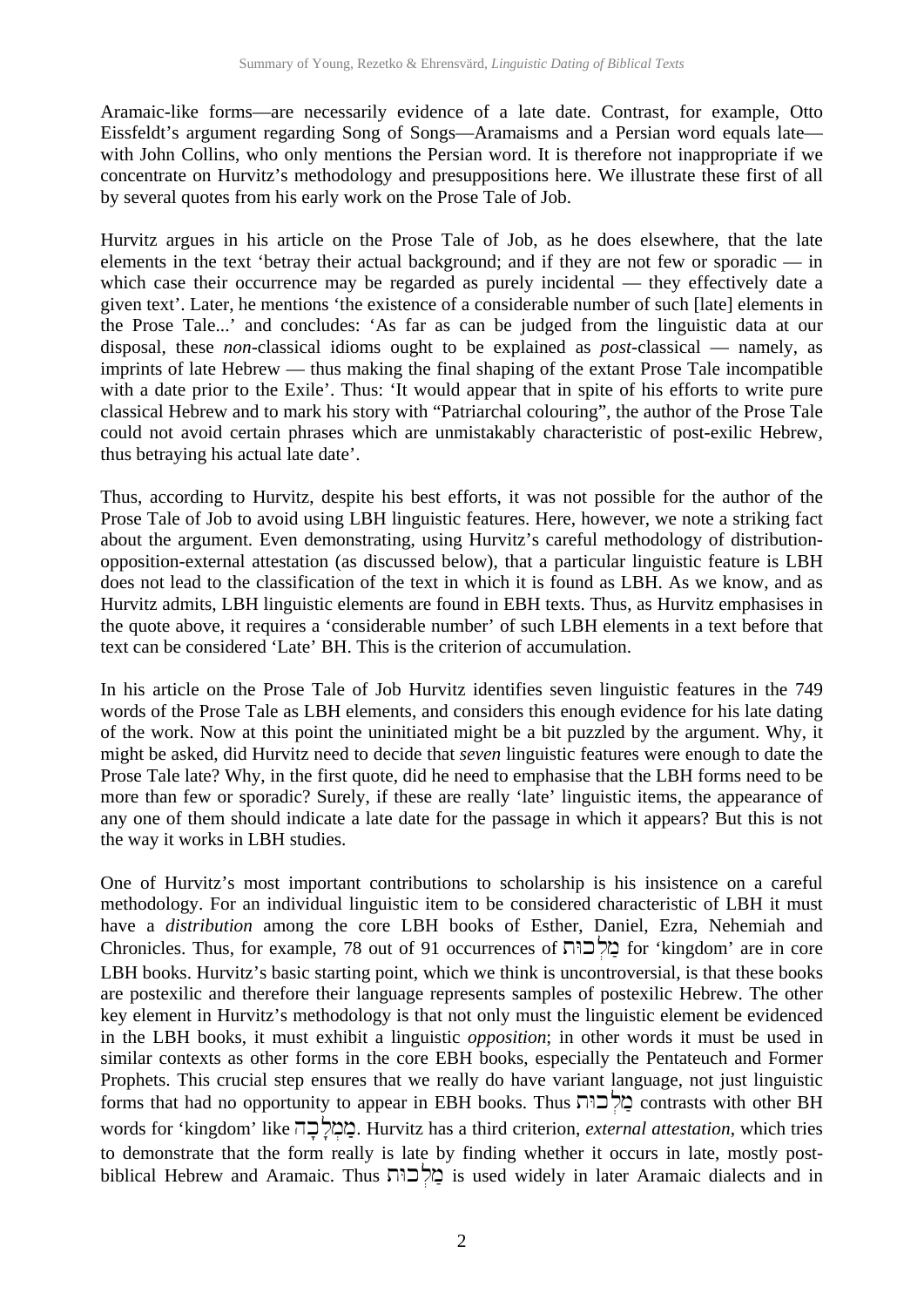Tannaitic literature like the Mishnah. This last criterion, however, promises more than it delivers. Given that the overwhelming majority of extra-biblical Hebrew and Aramaic dates to the postexilic period or later it is virtually inevitable that BH linguistic forms—whether early or late—will be attested in 'late' extra-biblical sources. בְּלְכוּה is also attested in early Aramaic, so it is hard to see how the external evidence proves anything regarding date. We believe, in any case, that the excellent criteria of distribution and opposition are enough to demonstrate that a form is characteristic of the core LBH books.

This is far from being the full story, however. Only a small minority of well-attested LBH linguistic forms are not also found in EBH texts. Thus we have seen that בְּוֹלְבוּה is clearly a characteristic of LBH occurring 91 times in the Hebrew Bible, 78 of them in the core LBH books, and a further six times in LBH-related psalms and Qoheleth. Yet, still, the remaining seven of those 91 occurrences in the Hebrew Bible are found in core EBH books like Samuel and Kings.

To us this phenomenon raises questions about the chronological approach which are not adequately explored by its proponents. Is מַלְבוּת actually a 'late' linguistic item after all? If it is, then why is an accumulation of other features necessary to establish that those texts in which it appears are chronologically late? If  $\Box$ כורח could not appear in preexilic Hebrew, then texts like Numbers, Samuel and Kings must be postexilic. If against this is it argued that the LBH linguistic feature found in the EBH text is not actually 'late' but was also available in an early period, then its value for dating texts 'late' is negated. Despite the claims of the criterion of accumulation, to which we will turn shortly, there is no reason to assume that an early author could not produce a text with a clustering of LBH elements if they were available to him. Or perhaps the LBH elements in EBH texts are evidence of later textual alteration of the language of the BH books? Proponents of the chronological model have been loathe to invoke this explanation. Once it is admitted that the language of the biblical texts has been changed in scribal transmission, the claim that the language of the current texts is evidence of the date of the original author is thrown into serious doubt. We will return to this point later.

These questions aside, it is the phenomenon of the appearance of LBH linguistic items in EBH texts that leads to Hurvitz's final and most important criterion when it comes to dating texts: *accumulation*. This states that a text can only be considered LBH if it exhibits an 'accumulation' of LBH features, identified using the above criteria of distribution and opposition. Unfortunately, nowhere to our knowledge has anyone actually specified how much of an accumulation is necessary for a text to be LBH. Hurvitz's claim that the Prose Tale of Job (749 words in length) is in LBH on the basis of seven LBH features, however, gives us an indication of how he might apply this criterion.

Another difficulty with the criterion of accumulation is that we are not aware of any procedure which has been developed for how such an accumulation should be measured. In response to this problem we developed a simple test of accumulation. Plainly put, this counts how many different LBH features occur in a given stretch of text. Where possible, this stretch of text will be of 500 words length, or to be more precise 500 Hebrew graphic units, so that samples will be comparable. Within this sample we count how many different LBH features there are. We do not count repetitions of the same feature since once an author has demonstrated the possibility of using a particular LBH form, there is no reason why it cannot be repeated as often as the opportunity presents itself.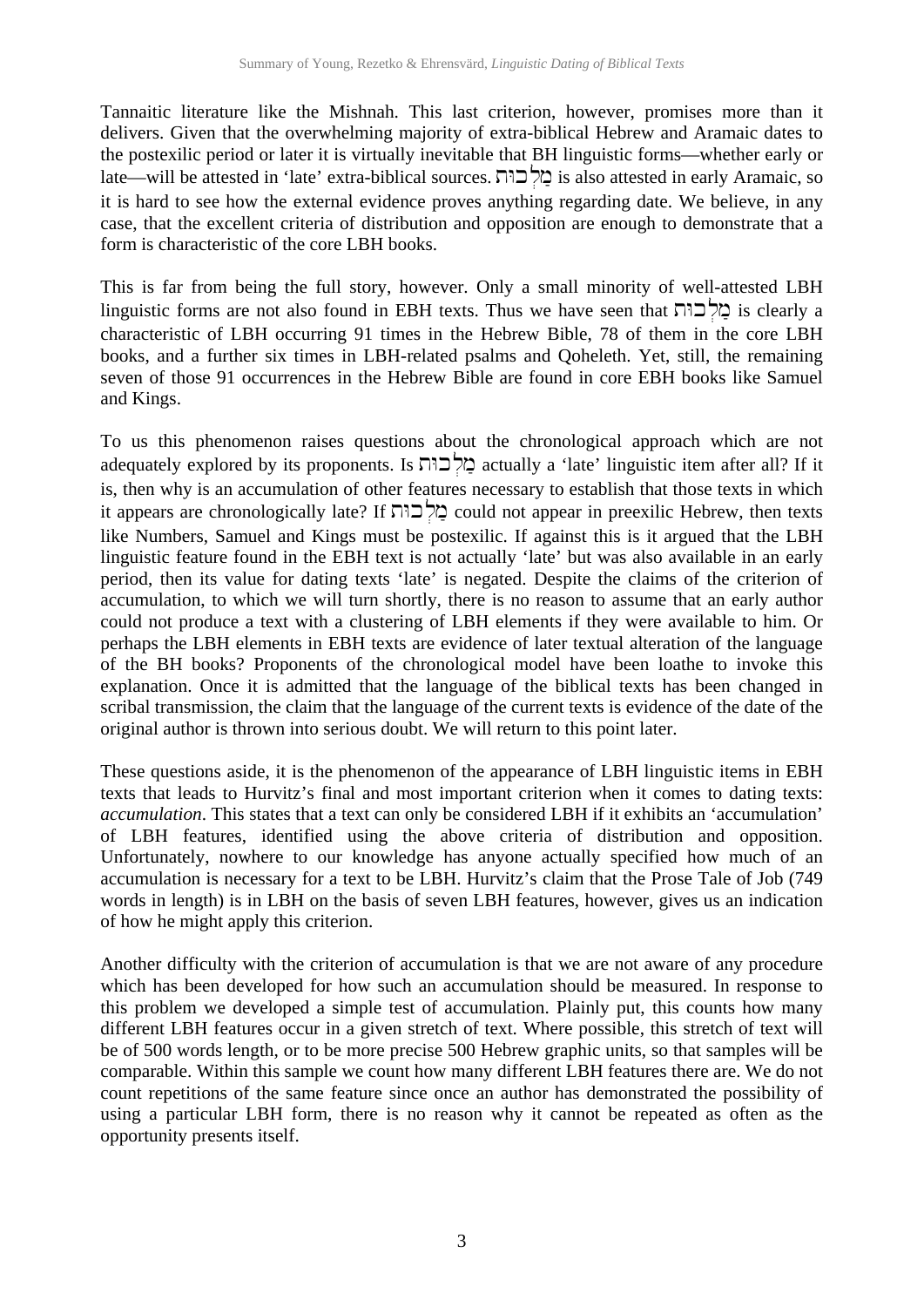| <b>LBH Features in Biblical and Extra-Biblical Hebrew Texts</b> |                                                             |                               |
|-----------------------------------------------------------------|-------------------------------------------------------------|-------------------------------|
| (500 Word Samples; Descending Order of Frequency)               |                                                             |                               |
|                                                                 | <b>Text</b>                                                 | <b>Number of LBH Features</b> |
| $\mathbf{1}$                                                    | Ezra 1.1-11; 9.1-10.2a                                      | 25                            |
| $\overline{2}$                                                  | Daniel 1.1-20; 11.44-12.13                                  | 24                            |
| 3                                                               | 2 Chronicles 30.1-31.3 (non-synoptic)                       | $\overline{22}$               |
| $\overline{4}$                                                  | <b>Nehemiah 1.1-2.17</b>                                    | 20                            |
| 5                                                               | Esther 5.1-6.13a                                            | 17                            |
| $\overline{6}$                                                  | Qoheleth 1.1-2.9; 6.1-12                                    | 15                            |
| $\overline{7}$                                                  | Temple Scroll (11QT <sup>a</sup> ) 57.7–59.21               | 13                            |
| 8                                                               | 1 Chronicles 13.5-14; 15.25-16.3; 16.43-17.12 (cf.          | 12                            |
|                                                                 | [largely] synoptic 2 Samuel 6.1-20a; 7.1-12, below)         |                               |
| 9                                                               | Damascus Document (4QD <sup>a</sup> ) 2, I; 10, I; 11       | 12                            |
| 10                                                              | Arad Ostraca                                                | 9                             |
| 11                                                              | Community Rule (1QS) 1.1-3.2                                | 9                             |
| 12                                                              | War Scroll (1QM) 1.1-2.11a; 2.16-3.6                        | 9                             |
| 13                                                              | <b>1 KINGS 22.6–35</b> (cf. synoptic 2 Chronicles 18.5–34,  | 8                             |
|                                                                 | below)                                                      |                               |
| 14                                                              | Ezekiel 18.1-19.3                                           | $\overline{7}$                |
| 15                                                              | 2 Chronicles 18.5–34 (cf. synoptic 1 Kings 22.6–35,         | $\overline{7}$                |
|                                                                 | above)                                                      |                               |
| 16                                                              | 1 SAMUEL 13.1-14.9 (non-synoptic)                           | 6                             |
| 17                                                              | 2 SAMUEL 6.1-20A; 7.1-12 (cf. [largely] synoptic 1          | 6                             |
|                                                                 | Chronicles 13.5–14; 15.25–16.3; 16.43–17.12, above)         |                               |
| 18                                                              | 2 SAMUEL 22.1–51 (cf. synoptic Psalm 18.1–51, below)        | 6 (in 382 words; projected    |
|                                                                 |                                                             | 7.9 in 500 word sample)       |
| 19                                                              | 1 KINGS 2.1-29 (non-synoptic)                               | 6                             |
| 20                                                              | Joel 1.1-2.19                                               | 6                             |
| 21                                                              | <b>PSALM 18.1–51</b> (cf. synoptic 2 Samuel 22.1–51, above) | 6 (in 394 words; projected    |
|                                                                 |                                                             | 7.6 in 500 word sample)       |
| 22                                                              | Job 1.1-2.11a                                               | 6                             |
| 23                                                              | Pesher Habakkuk (1QpHab) 5.3-12.13                          | 6                             |
| 24                                                              | <b>HABAKKUK 1.1-3.4</b>                                     | 5                             |
| 25                                                              | <b>GENESIS 24.1-36 (J)</b>                                  | $\overline{4}$                |
| 26                                                              | Ben Sira 41.13-44.17 (cols. 3.15-7.24)                      | $\overline{4}$                |
| 27                                                              | Zechariah 1.1-3.1a                                          | 3                             |
| 28                                                              | <b>EXODUS 6.2-12; 7.1-13; 9.8-12; 12.1-7B (P)</b>           | $\mathbf{1}$                  |

Key:

- Core LBH in bold: **Esther, Daniel, Ezra, Nehemiah, non-synoptic Chronicles**. (As is generally acknowledged, synoptic Chronicles is not a straightforward exemplar of LBH.) - Core EBH in capitals and bold: **PENTATEUCH, FORMER PROPHETS, PREEXILIC PROPHETS, PSALMS**.

The table is very clear. The first surprise is that *every* sample we have studied includes LBH features. The only difference is the degree of accumulation of them. The core EBH and core LBH books are at different ends of the scale in terms of the amount of accumulation of these LBH features. Thus, while the highest core EBH sample, 1 Kings 22, has eight different LBH features, the lowest LBH sample, Esther 5–6 has 17, more than twice as many as 1 Kings 22, while all the other core LBH samples have yet higher numbers of LBH features.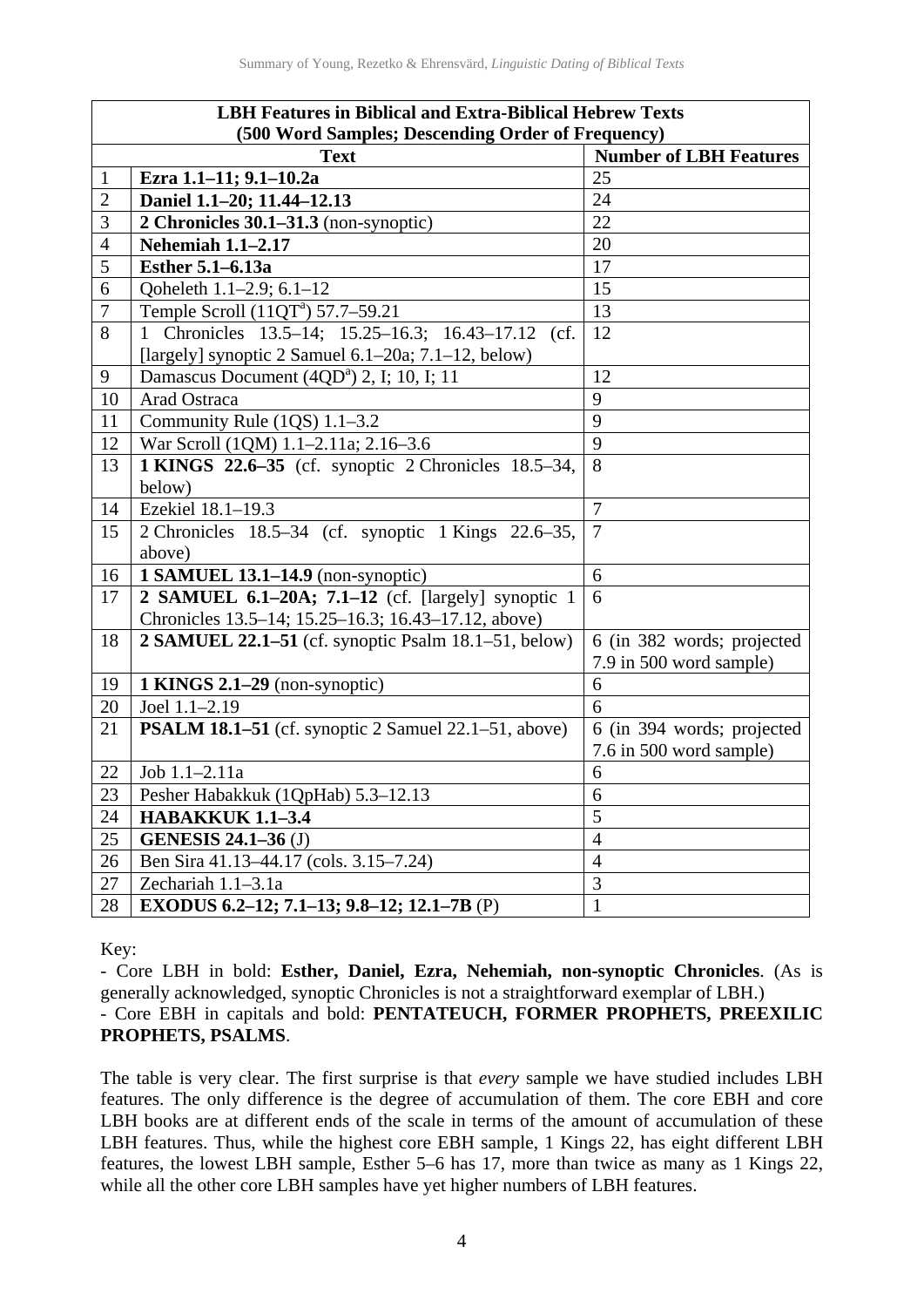One fact that is evident from the table is that Hurvitz and other proponents of the chronological approach have underestimated the amount of LBH features in EBH texts. His argument for linguistically dating texts like the Prose Tale of Job to a late period leads, in fact, to the conclusion that *all* the biblical texts are postexilic.

Recall that, first, Hurvitz argues that we know the features of postexilic Hebrew by the distinct features of the core LBH books. Then, second, he argues that even when late writers tried to write early Hebrew, they betrayed their late origin by the use of a number of LBH features. This description of the late authors turns out to be a perfect description of 'Early' BH: the authors attempted to write in a more conservative style than the LBH authors, yet they repeatedly use LBH features, so as to exhibit accumulations of them. Therefore, if these LBH linguistic features are actually late, Hurvitz's argument logically indicates that EBH is late, postexilic Hebrew by writers attempting (but failing) to write a more archaic or conservative style of Hebrew. The LBH authors in contrast were simply not so concerned to avoid these same linguistic features. The point is that both EBH and LBH authors used the same linguistic forms, just to different degrees. Thus EBH and LBH would thus turn out to be two styles of postexilic Hebrew, conservative and non-conservative.

### **3. Unravelling the Presuppositions of the Chronological Theory**

As we mentioned before, some of us may be quite content to leave all the biblical books in the postexilic period. However, for others of us we will now argue that the logic of the argument that leads to this conclusion is false, because many of the presuppositions of the chronological approach are mistaken.

Hurvitz's initial and basic presupposition is that the core LBH books of Esther, Daniel, Ezra, Nehemiah and Chronicles faithfully reflect postexilic Hebrew. This is a faultless presupposition, given the evident dates of all these texts based on their internal references to at least the beginning of the Persian period. The inferences that Hurvitz drew from this initial starting point are, however, all open to question in the light of recent research. These include, firstly, that LBH was the only sort of Hebrew in the postexilic period and that therefore a late author was incapable of writing Hebrew without betraying his lateness, and secondly, that LBH could not be preexilic also. A third presupposition that underlies all linguistic dating work is that the traditional Hebrew MT forms of the books faithfully reflect the language of the original authors. Below we will return to this last point.

The primary characteristic of EBH books that marks them apart from the core LBH books is a relatively low accumulation of LBH linguistic features. From the table above it is evident that such a low accumulation is a characteristic also of works doubtlessly composed in the postexilic period. Zechariah 1–8 is, according to the biblical book, a prophet of the early postexilic period. Even more surprising, in light of the expectations created by the chronological approach, is the low number of LBH links in our sample from the book of Ben Sira from the second century BCE, and in the Qumran Pesher Habakkuk from the first century BCE. Thus far, in fact, we have not found a non-biblical work at Qumran with a LBH-like accumulation of LBH features. In light of this evidence, we arrive again at the conclusion that LBH was but one style of Hebrew in the postexilic period, alongside EBH.

It is even questionable whether LBH was a style of Hebrew restricted to the postexilic period. Most importantly, dating the MT forms of the EBH books to the preexilic period, as Hurvitz does, indicates that a large number of LBH features were already in existence and available to be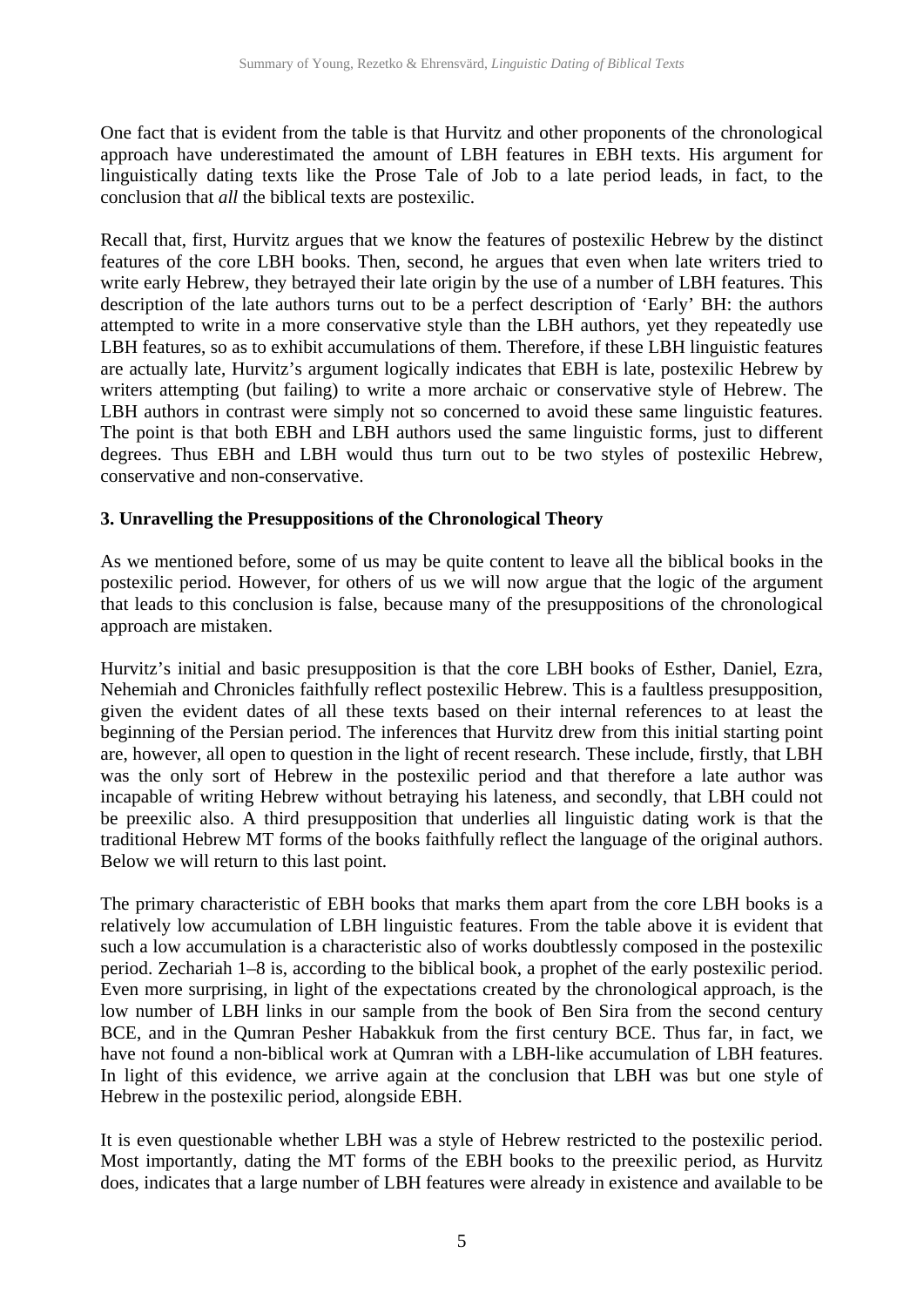used in the preexilic period. Only a very small number of well-attested LBH features are not also found in EBH books. This is a crucial point. Recall the example of  $\Gamma$ מלכות. That this is not simply due to postexilic modification of the language of preexilic books—a possibility rejected in practice by Hurvitz—is evidenced by a number of LBH features in preexilic, monarchic era inscriptions. The 500 words of the Arad inscriptions exhibit an accumulation of nine LBH features—more than the accumulation that led Hurvitz to consign the Prose Tale of Job to the postexilic period! In fact, as you can see from the table, the preexilic Arad inscriptions from c. 600 BCE have a higher accumulation of LBH features than Ben Sira and Pesher Habakkuk, sources from the last two centuries BCE. Chronology is clearly not the explanation for these accumulations of LBH features, but rather that some authors have a stylistic preference for them. There is a strong case that many, if not most, LBH linguistic features already existed in preexilic Hebrew. If so, there is no reason why a preexilic author—like Qoheleth as Young has argued could not produce a work with an accumulation of LBH features. Thus it is a reasonable suggestion that even in the preexilic period LBH could have been a co-existing style of Hebrew with EBH.

Rather than a model suggesting that EBH and LBH are successive chronological phases of the language, which is incompatible with the evidence, a better model sees LBH as merely one style of Hebrew in the Second Temple period and quite possibly First Temple period. Both EBH and LBH are styles with roots in preexilic Hebrew, which continue throughout the postexilic period. 'Early' BH and 'Late' BH are not different chronological periods, but co-existing styles of literary Hebrew throughout the biblical period. These two general language types, EBH and LBH, are best taken as representing two tendencies among scribes of the biblical period: conservative and non-conservative. The authors and scribes who composed and transmitted works in EBH exhibit a tendency to conservatism in their linguistic choices, in that they only rarely used forms outside a narrow core of what they considered literary forms. At the other extreme, the LBH authors and scribes exhibited a much less conservative attitude, freely adopting a variety of linguistic forms in addition to (not generally instead of) those favoured by the EBH scribes. Between extreme conservatism (e.g. Zechariah 1–8) and extreme openness to variety (e.g. Ezra), there was probably a continuum into which other writings may be placed (e.g. Ezekiel).

Within this new model, much of Hurvitz's methodology is still sound. The criteria of distribution, opposition and accumulation are still valid ways of describing linguistic relationships. It is still a worthwhile task to map the linguistic relationships of the biblical books to each other. Thus it is a significant result that MT Ezekiel has a higher number of links to core LBH books than any other prophetic book. The new model simply does not relate such findings immediately to chronology. The relaxing of focus on chronology also allows us to notice other patterns of linguistic relationship that have no relevance to the old chronological model. Thus, scholars have long noted that Deuteronomy has a strong preference for  $\exists \exists$  as 'heart', while Jeremiah strongly prefers  $\exists$ . Jeremiah's preference is shared by, among others, Genesis, Exodus, Numbers, Judges and Samuel, and hence is not obviously a sign of 'lateness'. Among the LBH books, Chronicles and Daniel align with Deuteronomy in preferring  $\exists \exists$ , whereas the other LBH and LBH-related books prefer  $\exists$ . Because this data cannot be used in support of the chronological theory, it has been generally ignored. If enough of such linguistic links are established, we may be able to note other groupings of books beyond just EBH versus LBH. We think that this sort of approach represents the way forward in study of the linguistic diversity of the Hebrew Bible.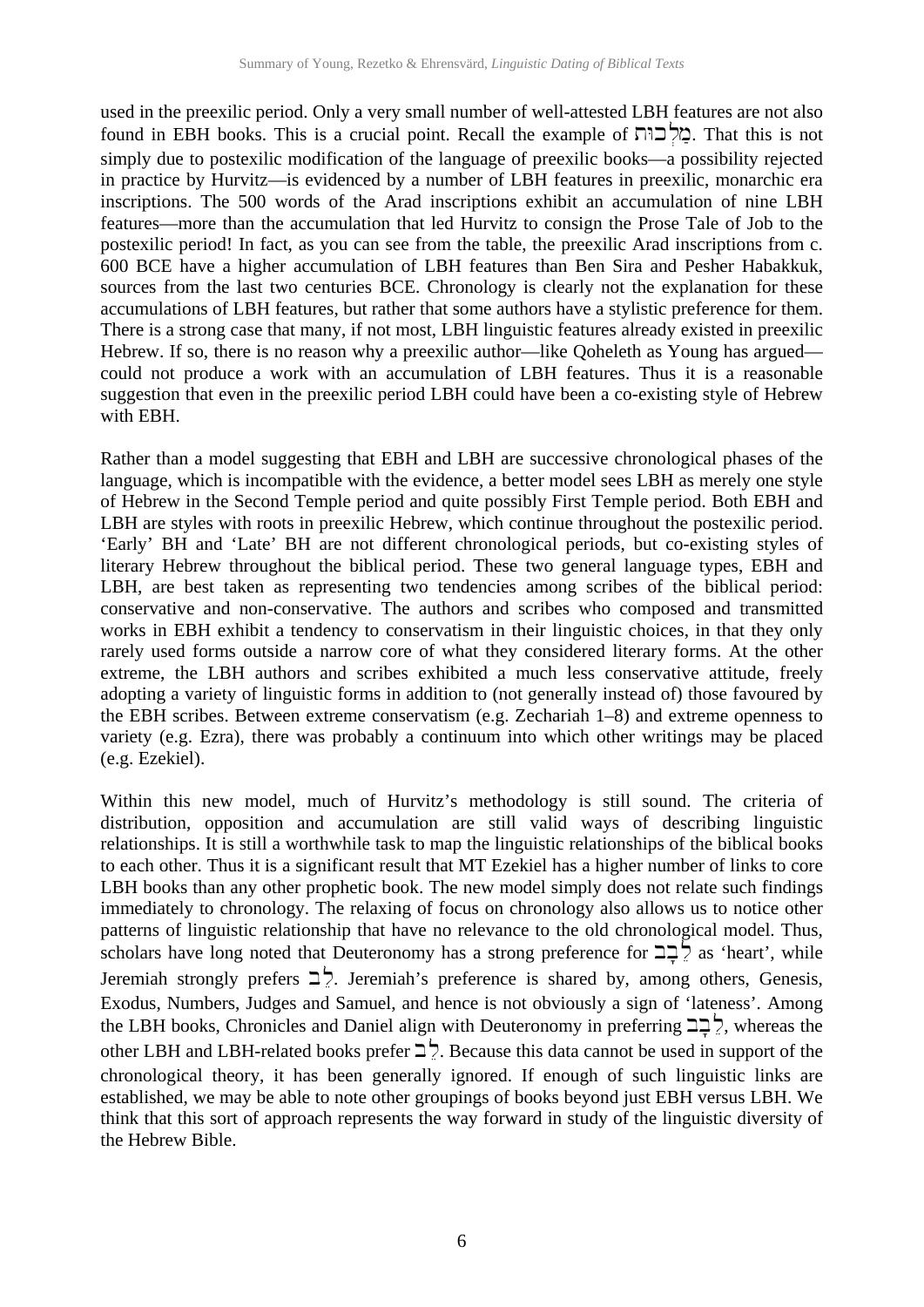## **4. Persian Loanwords**

But surely the Achilles heel of any non-chronological approach to BH is the distribution of Persian loanwords? We recall Collins' dating of the Song of Songs, mentioned above (p. 2). Even though the argument from Aramaisms has rightly gone out of fashion since Eissfeldt's day, the one from Persian loanwords is still going strong, and has had to bear increasing weight in the current discussion.

On the one hand it is generally considered, as Mats Eskhult has recently put it, that 'Persian loanwords...almost unequivocally point to the Persian era' (c. 500–300 BCE). The other side of this argument is also well put by Eskhult: 'What deserves to be stressed is that Persian words are *not* to be found in the Pentateuch at all! If loanwords of Persian origin are considered a strong argument when dating biblical texts, then the *lack* of every vestige of such loanwords ought to be considered as an important evidence for a date of origin *prior* to the Persian era'.

We believe this approach is wrong for the following reasons. First, Persian loanwords are absent from a number of biblical works that are universally acknowledged as postexilic, such as the books of Haggai, Zechariah and Malachi set in the early Persian period, but also various other books generally considered postexilic, such as Joel, Jonah, Job and Ruth. Also in the Persian era, we may point to the existence in Aramaic of two co-existing styles, the conservative Western style, regularly able to avoid Persianisms, and the non-conservative Eastern style, replete with Persianisms. In any case, the Hebrew evidence on its own is enough to indicate that absence of Persian words does not prove that a text is preexilic. In addition we may note the powerful analogy with the fact that the Qumran authors, even though writing well into the Hellenistic period, were able to avoid using Greek loanwords. Persian and Greek are non-Semitic languages and hence presumably loanwords from those languages were easy to identify and reject should the author so choose. Therefore, the absence of Persian loanwords in some biblical texts should not be given much weight in arguing for the pre-Persian date of those texts.

It is seldom understood that Persian is one of several related Iranian languages along with, for example, Median. The Medes were an important world power in the preexilic period, showing that Iranian languages were prominent before the Persian period. In fact, various biblical texts contradict the idea that Persians were not in contact with the West in the pre-Persian era. Thus, Ezekiel 27.10, a text internally dated to the end of the preexilic era, refers to Persians serving in the army of Tyre. Ezra 4.9–10 claims that the Assyrian king Ashurbanipal settled Persians in Samaria in the seventh century BCE. Assyrian deportations, in fact, led to significant population movements throughout the Ancient Near East, centuries before the exile of Judah. Media is the second most commonly cited place of origin for deportees, and the Assyrians were famous for moving populations from east to west and west to east. See, for example, the exile of Israelites from Samaria to 'the cities of the Medes' in 2 Kings 17.6. Although we seldom possess the full details of the origin and destination of specific deportations, a strong case can be made that Iranians were settled in multiple deportations in the late eighth century BCE to Ashdod, Gath and further south toward the Egyptian border. In line with this, scholars have identified Iranian names on seventh century BCE texts from the region. Thus, far from being cut off from Persian and related languages until the era of the Persian empire, people of Persian or other Iranian extraction were probably near neighbours of the kingdom of Judah for a significant part of the preexilic period.

Finally, there seems little understanding of the way Iranian loanwords are identified in biblical texts. It is inevitable in research on loanwords that one must start with presuppositions about which languages are likely to have influenced BH. Thus, it is unlikely that one should turn to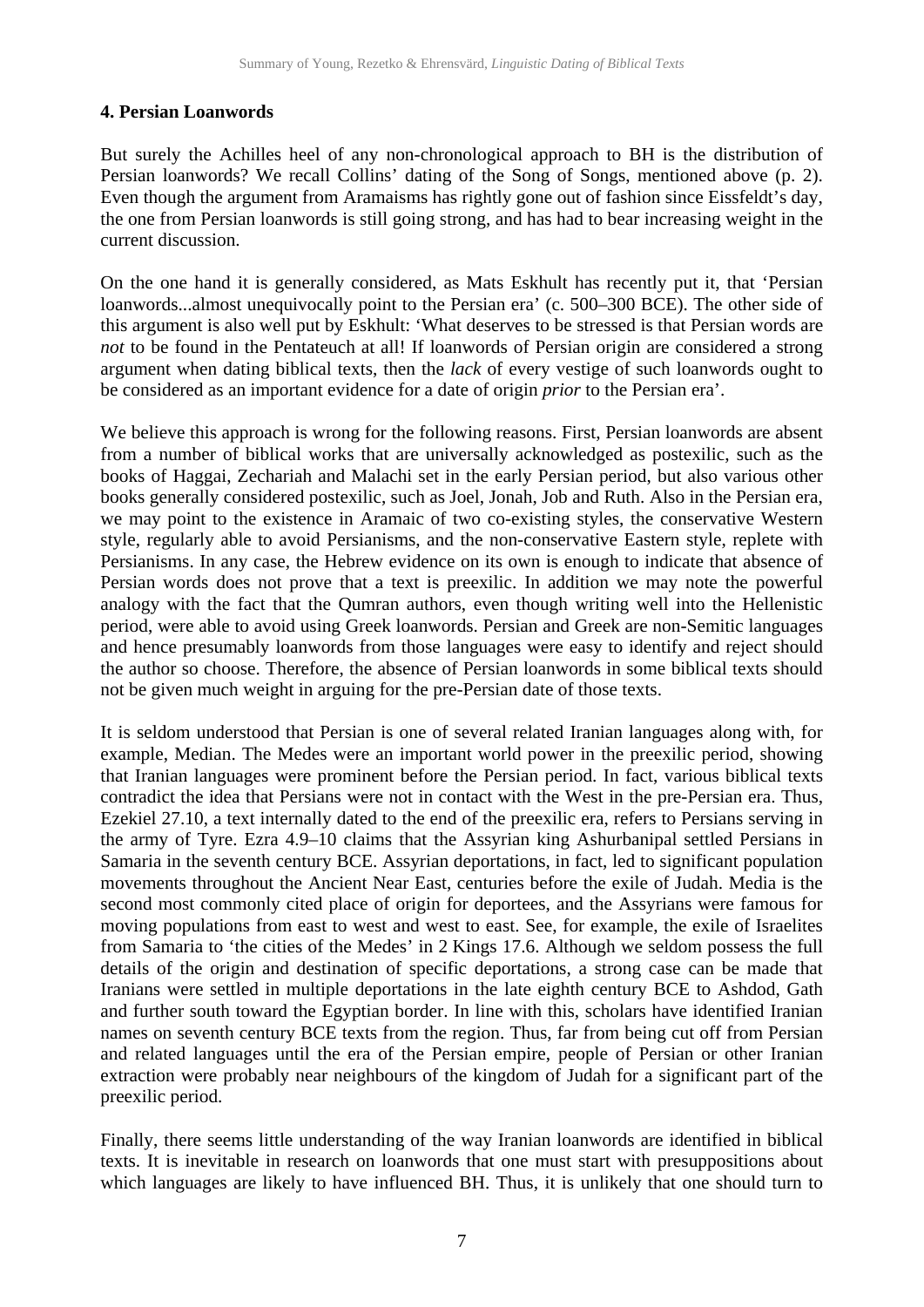Australian aboriginal languages to elucidate difficult words in the Hebrew Bible. In line with the general consensus of biblical scholars, Iranian scholars have typically looked for Persian linguistic elements only in those texts they believed stemmed from the Persian period.

Thus, for example, the Persian word  $\overline{\Gamma}$  ('law') occurs in the MT of Deuteronomy 33.2, but this understanding of the word is generally rejected because it is considered impossible for a Persian loanword to appear in a text *as early as* Deuteronomy 33. Note, as another example, the discussion by Ran Zadok, a leading expert on biblical names, of the name  $\mathbb{R}^n$  in Daniel 2.24–25. He concludes that an Iranian 'etymology is accepted here provided that the name in Daniel is not the same as the much earlier *rywk* in Gen. xiv 1, 9'. In other words, there is no difference in form between the Iranian word in Daniel and the non-Iranian one in Genesis. It is just that it is impossible for Iranian linguistic elements to appear in 'early' biblical texts.

There are no grounds for criticizing the Iranian scholars for their methodology. As we have mentioned, the identification of loanwords is so hypothetical that it is essential that some presuppositions are used as a starting point. The problem comes when scholars working with BH fail to understand the methodology of the Iranian scholars and claim high significance for the fact that there are no indisputable Persian words or names in EBH sources. This, as should now be clear, is nothing more than a circular argument: scholars have not identified Iranian elements in EBH because they have presupposed that EBH is too early to have them; other scholars then claim that since EBH texts do not have Iranian linguistic elements, this demonstrates their early date.

In fact, a preliminary search through the literature has enabled us to compile a list of 12 Iranian words and names in EBH sources. Whether they are really Iranian or not, it is hard to say, given the hypothetical nature of loanwords research, but we have compiled the list to counter the idea that it cannot be done. And we argue that it is very likely that the MT intends us to read the Persian words יְהָ in Deuteronomy 33.2, דְוֹ, ('secret') in Isaiah 24.16, and יְבְּלְדוֹת ('steel') in Nahum 2.4. So if we take the evidence as it now stands—the usual procedure of the chronologists—then the answer to whether there are Persian elements in EBH texts is unequivocally 'yes'.

# **5. Textual Criticism**

The issue of loanwords is a convenient stepping-off point for the next issue. They are, in fact, a clear example of what we think is one of the greatest weaknesses of efforts to date BH texts on a linguistic basis. Here we see a prime and essential presupposition of the chronological approach in action.

One, two or three Persian words have been enough for some scholars to conclude that the whole books of Song of Songs or Qoheleth cannot date earlier than the Persian period. Let us put this into perspective. The Persian words represent one, two or three words in texts having 1250 and 2987 words respectively. Given that the Qumran copies of Song of Songs differ from the MT once every six words, or the Qumran Qoheleth once every eight, how confident can we be that the couple of Persian words derive, without change, from the 'author' of these works?

Modern readers are accustomed to a book, once published, remaining in the same form. Ancient books, however, according to scholarly consensus, did not maintain a static form, but developed over time. Despite the extremely fragmentary nature of our textual evidence, with no texts dating earlier than about 250 BCE, and most of our evidence much later, the Dead Sea Scrolls, the versions of the Septuagint, and the Samaritan text of the Pentateuch, among others, when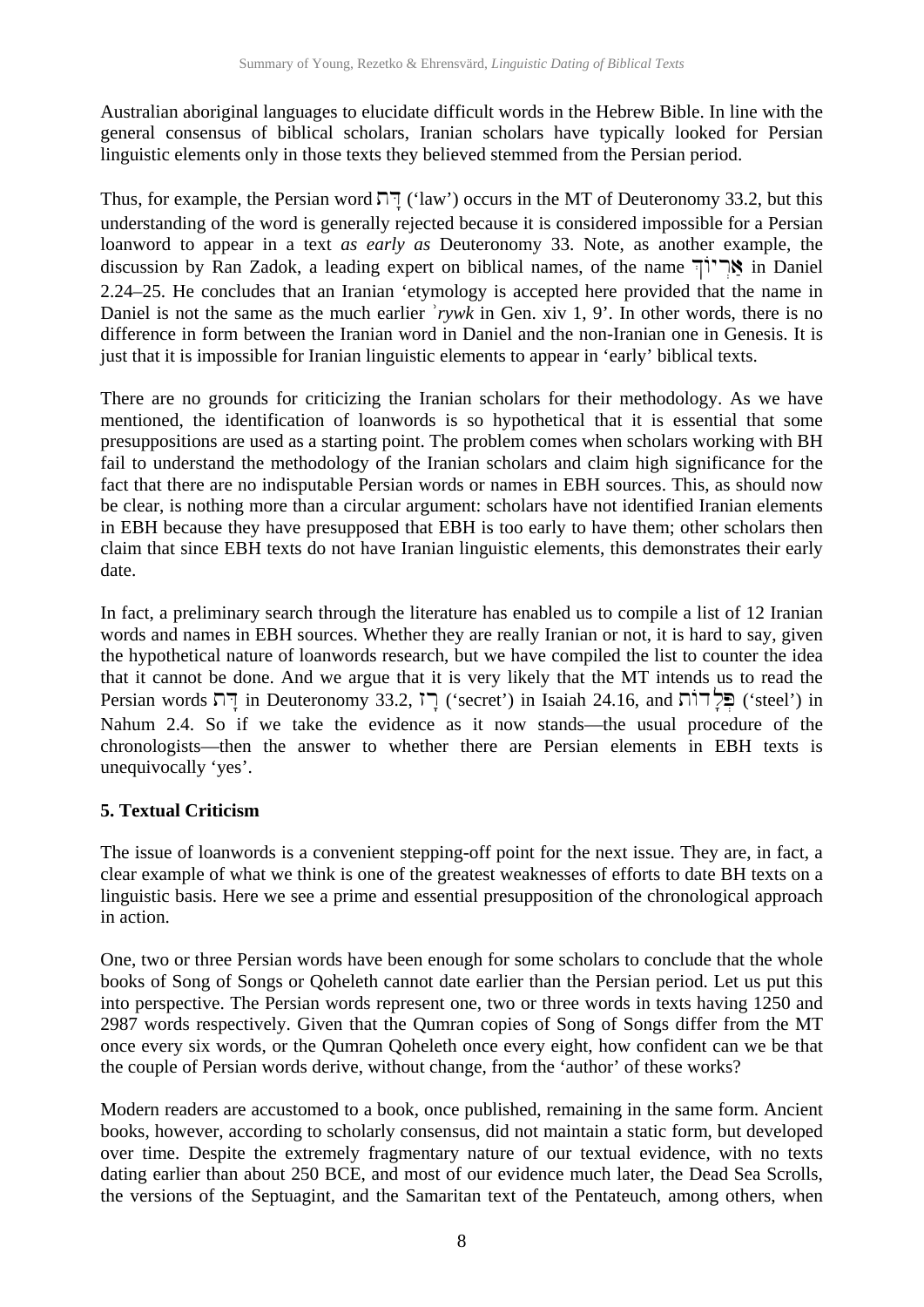placed alongside the traditional MT, provide us with abundant evidence of textual variety. Thus, only a very small percentage of Qumran biblical texts have a very close relationship with the MT. For the parallel text 2 Samuel 22//Psalm 18, David Clines shows that, on average, one in every two words has an attested variant. Leading text critics such as Emanuel Tov and Eugene Ulrich agree that the biblical texts evolved through the production of successive literary editions, as evidenced by the fact that most biblical books have an attested variant edition.

Thus the evidence in our possession indicates a high degree of fluidity of biblical texts in the BCE period. This fluidity is especially noticeable in regard to the language of the biblical texts. At the very least, individual linguistic elements came and went during scribal transmission. The text-critical evidence, therefore, puts a question mark over the whole enterprise of linguistic dating before it has begun, since linguistic dating could only work if the language of the current texts is very close, if not identical to the language of the 'original author' of the text being dated. On the contrary, the text-critical evidence indicates that the current linguistic profiles of the biblical books are not only the result of choices made by their authors only but also by later scribes.

According to general scholarly consensus on historical-critical issues, and according to the consensus of text-critical scholars, the books of the Hebrew Bible are in their present, final form postexilic, but with elements (generally considered to be substantial) that go back to the preexilic period. Thus we would not expect any BH work to represent purely preexilic Hebrew. The fact that the orthography of all known biblical manuscripts is typologically different and, apparently, later than that of the Hebrew inscriptions would seem to back up this expectation. Textual criticism shows us that after orthography, language was the second most commonly changed element of the texts. The EBH and LBH linguistic forms of biblical books are thus not only the result of choices made by their authors. Later scribes clearly could change the EBH/LBH orientation of a text during its transmission. The classic example is the book of Isaiah in its EBH MT form and its more LBH form in the Qumran 1QIsa<sup>a</sup>, but many cases exist of linguistically variant forms of the same book, passage, or individual linguistic item. 4QCant<sup>b</sup> or the Samaritan Pentateuch represent systematic linguistic differences to the MT forms of the books. Often the variant forms represent EBH linguistic forms in contrast to LBH features of the MT. One example is the presence in the MT Pentateuch of examples of the LBH  $\mathcal{D}$  ('from') separate before a noun without the definite article, all of which are absent from the Samaritan Pentateuch. Note the contrasting tendency of the scribe who added LBH הדינה ('province') to EBH 1 Kings 20.14–19 with the one who added EBH  $\sum N$  ('I') to Ezekiel 36.28 against the LBH tendency of Ezekiel to otherwise exclusively use  $\mathbf{R}$ . We must thus see the conservative and non-conservative tendencies applying in different ways and degrees to each individual textual version of each biblical book.

We can now see that the question that needs to be asked is: what are we actually dating? If biblical books were written and rewritten over the generations in the BCE period the question of the 'original date' when a biblical book was composed is revealed to be anachronistic and irrelevant. The book as a whole was composed over a long period of time. Beyond this there are various things we may try to date such as: when do we think the core form of the book came into being, or what is the date of the current form of the text we are studying? We can see that these are two separate questions, and that we must be very cautious about using the features of the current texts to date a presumed original composition.